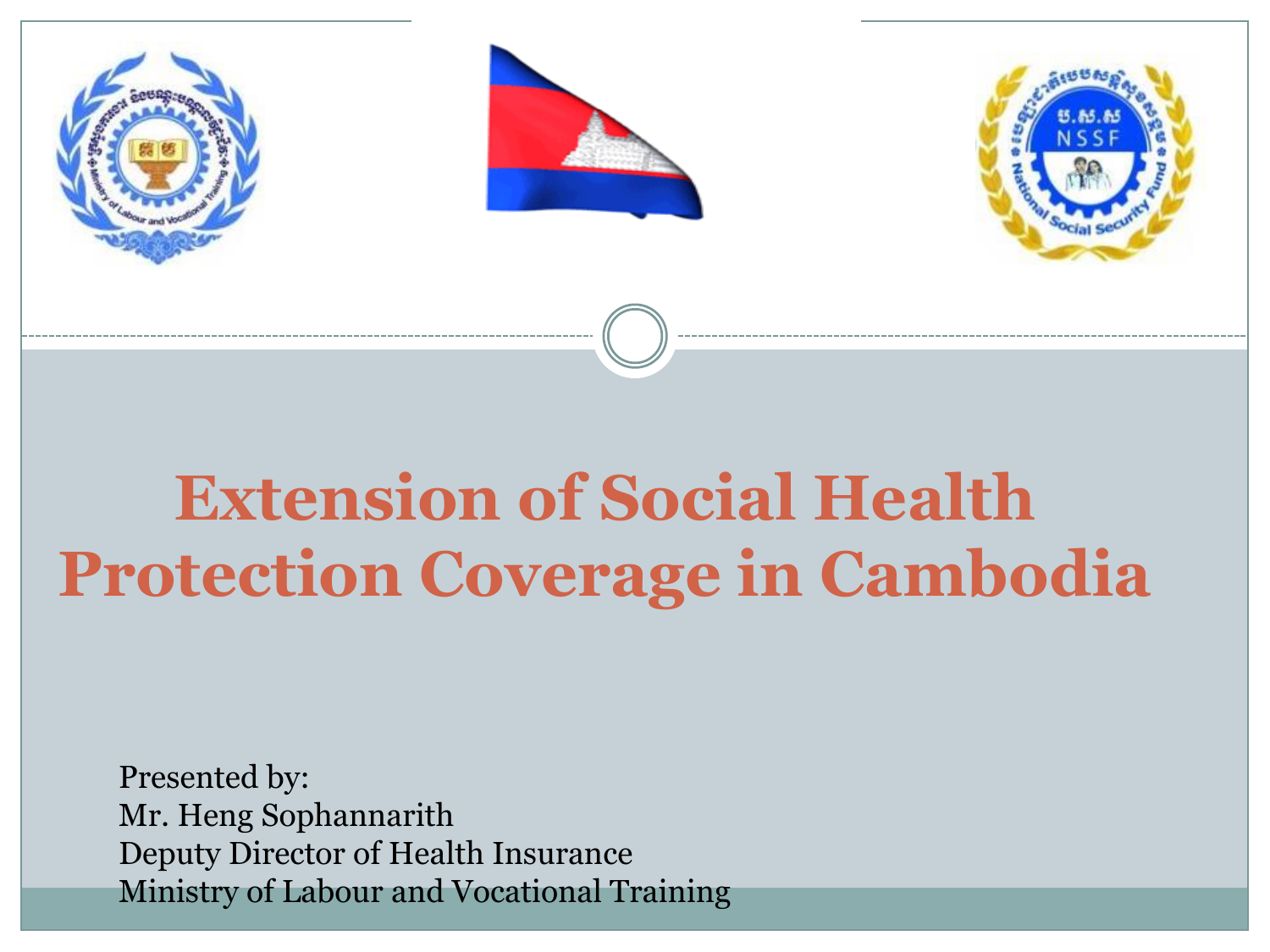# **Content**

- Overview of Cambodia
- Social Protection of Cambodia
- About NSSF
- Organizational Structure of NSSF
- History of health insurance
- Registration and Contribution
- Benefit package
- Health care network
- Payment method
- Payment method
- Challenges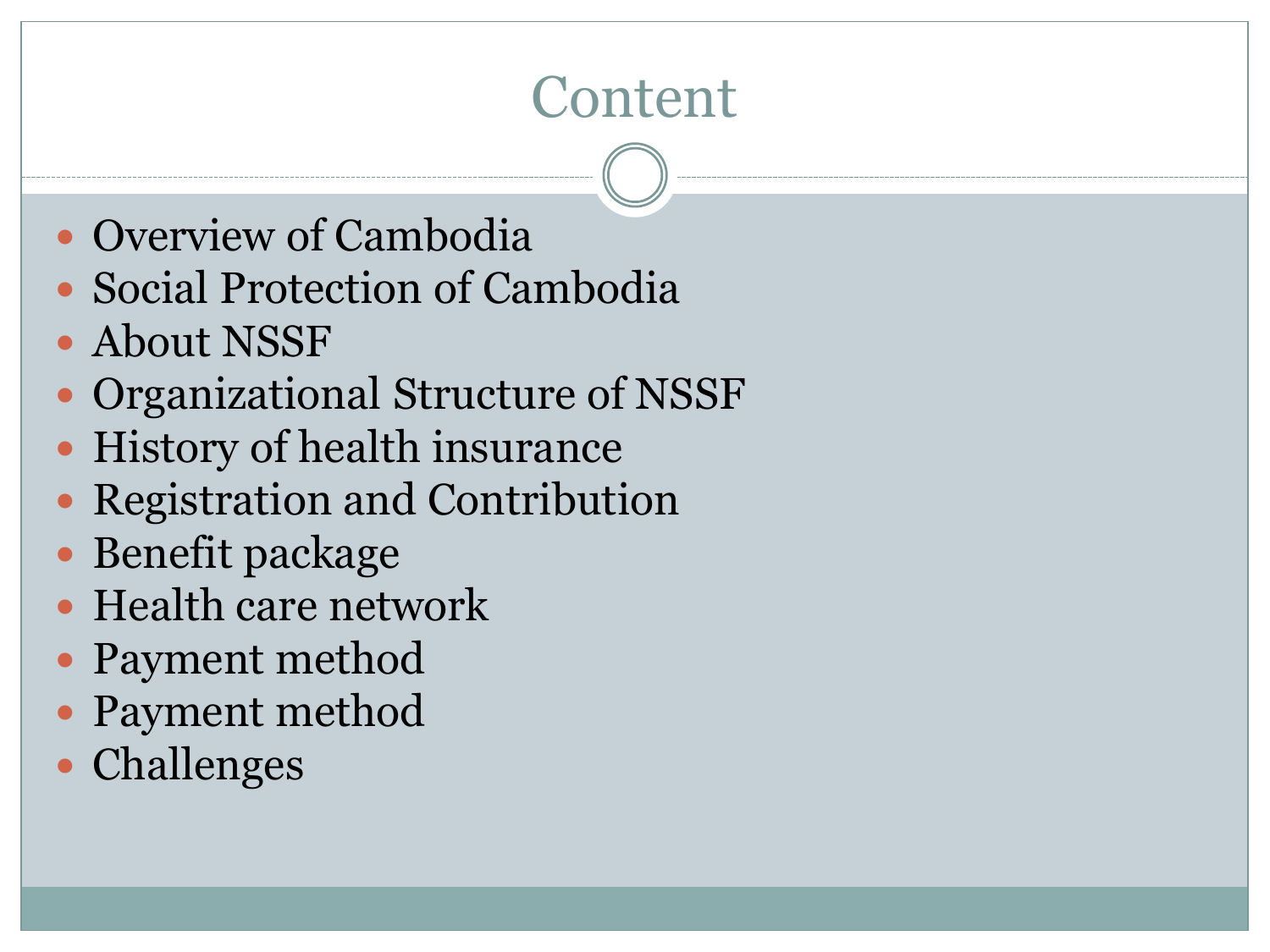# **Overview of Cambodia**



 **Population: 15,205,539 (2013 est.) Labor force: 8.4 million (2012 est.) Unemployment rate: 1% (2012 est.)**

- **Covers an area of 181,035 km<sup>2</sup>**
- **Official language(s): Khmer**
- **Currency: Riels**
- **Government : Unitary parliamentary constitutional**
- **Monarch: Norodom Sihamoni**
- **Prime Minister: Hun Sen (CPP)**

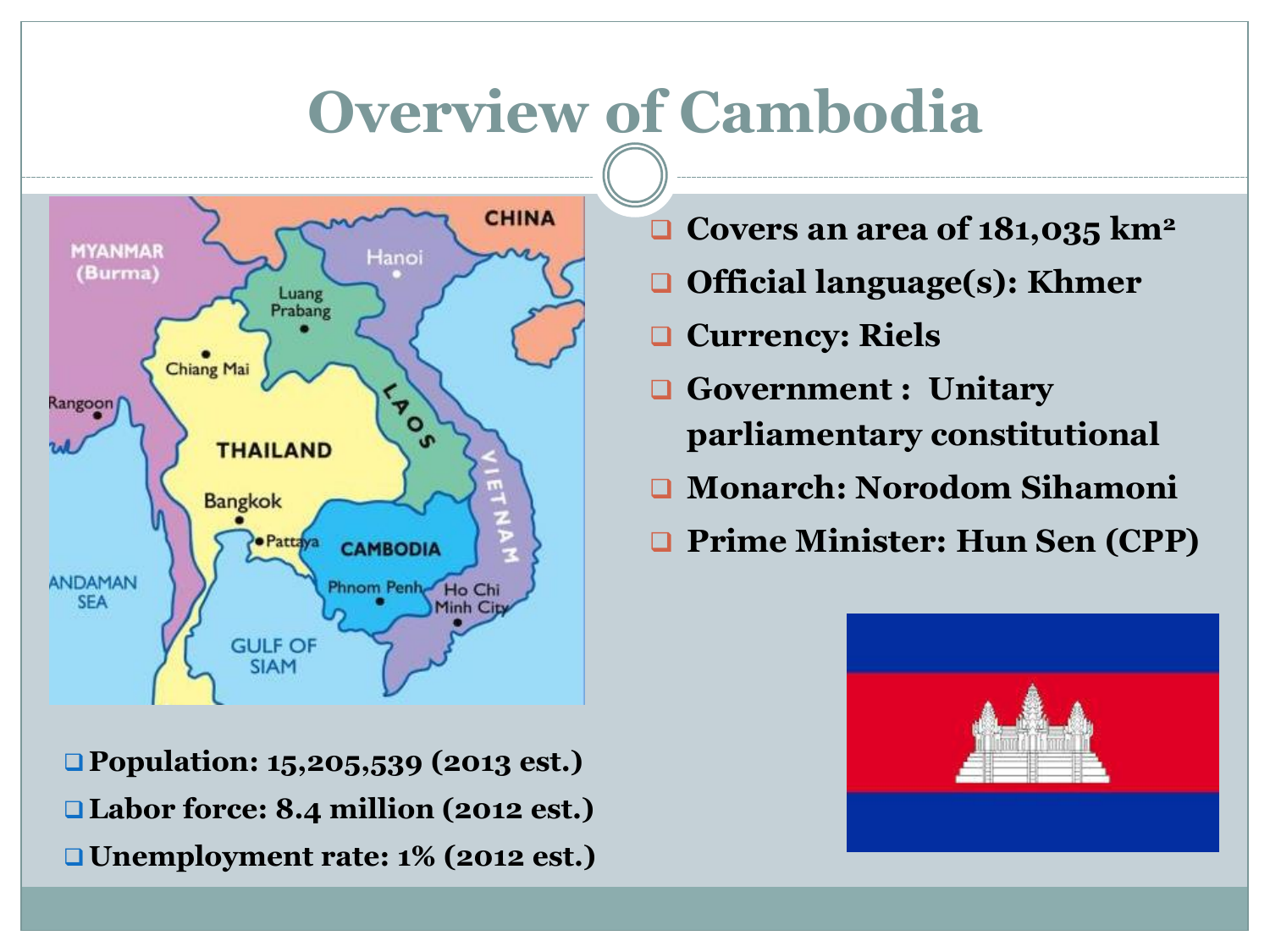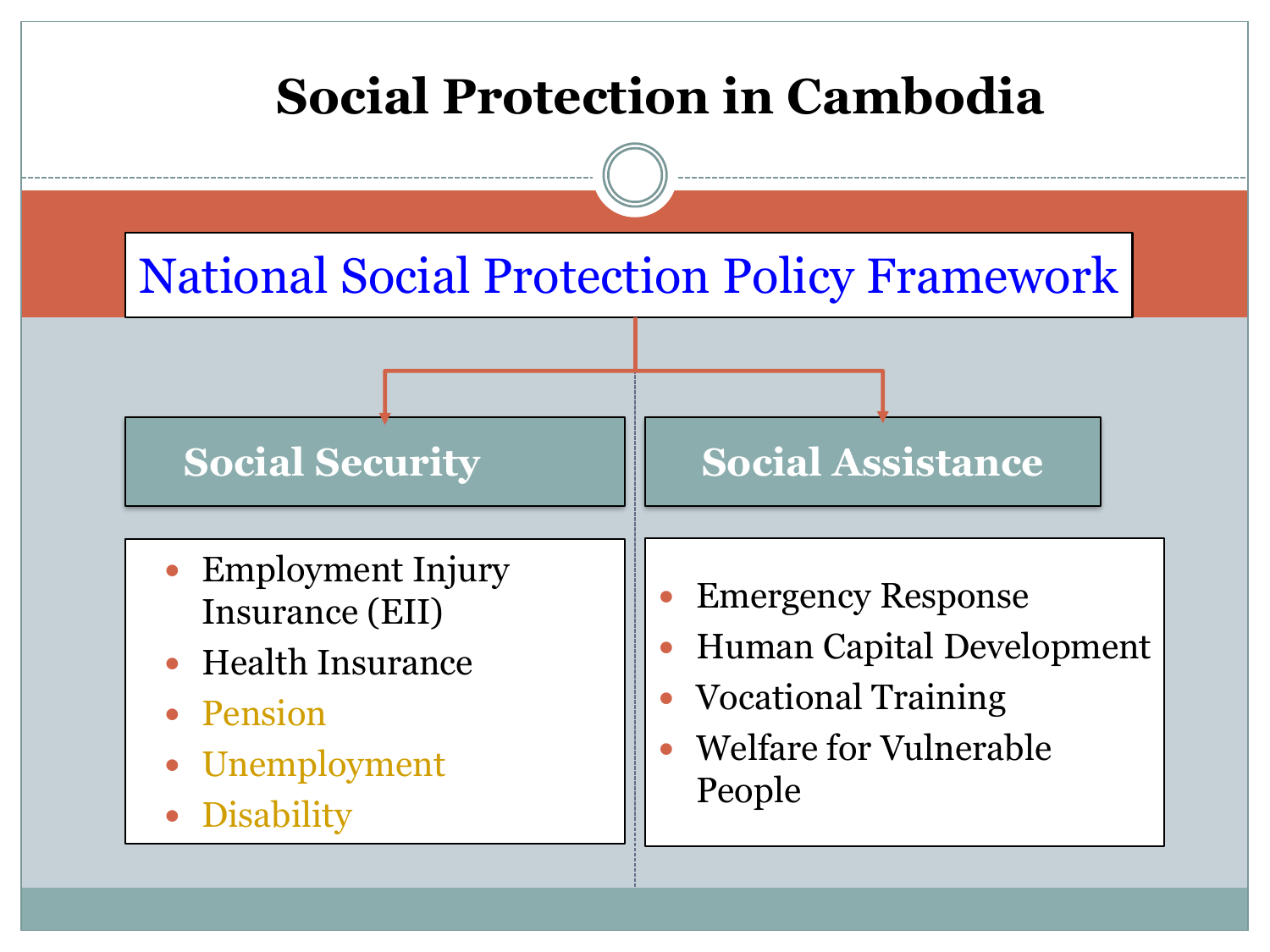

| <b>Informal Sector</b>                              |                               | <b>Civil Servants</b>                    |                                                                     |
|-----------------------------------------------------|-------------------------------|------------------------------------------|---------------------------------------------------------------------|
| Poor (pre-ID)                                       | Near-poor & non-poor          |                                          | <b>Private Sector</b>                                               |
| 3 million<br>- Health Insurance<br>- Coverage 100%) | 7,5 million<br>- Coverage <5% | 400,000<br>- Only pension<br>- No HI yet | $~^{\sim}$ 1.4 million<br>- Employment Injury<br>- Health Insurance |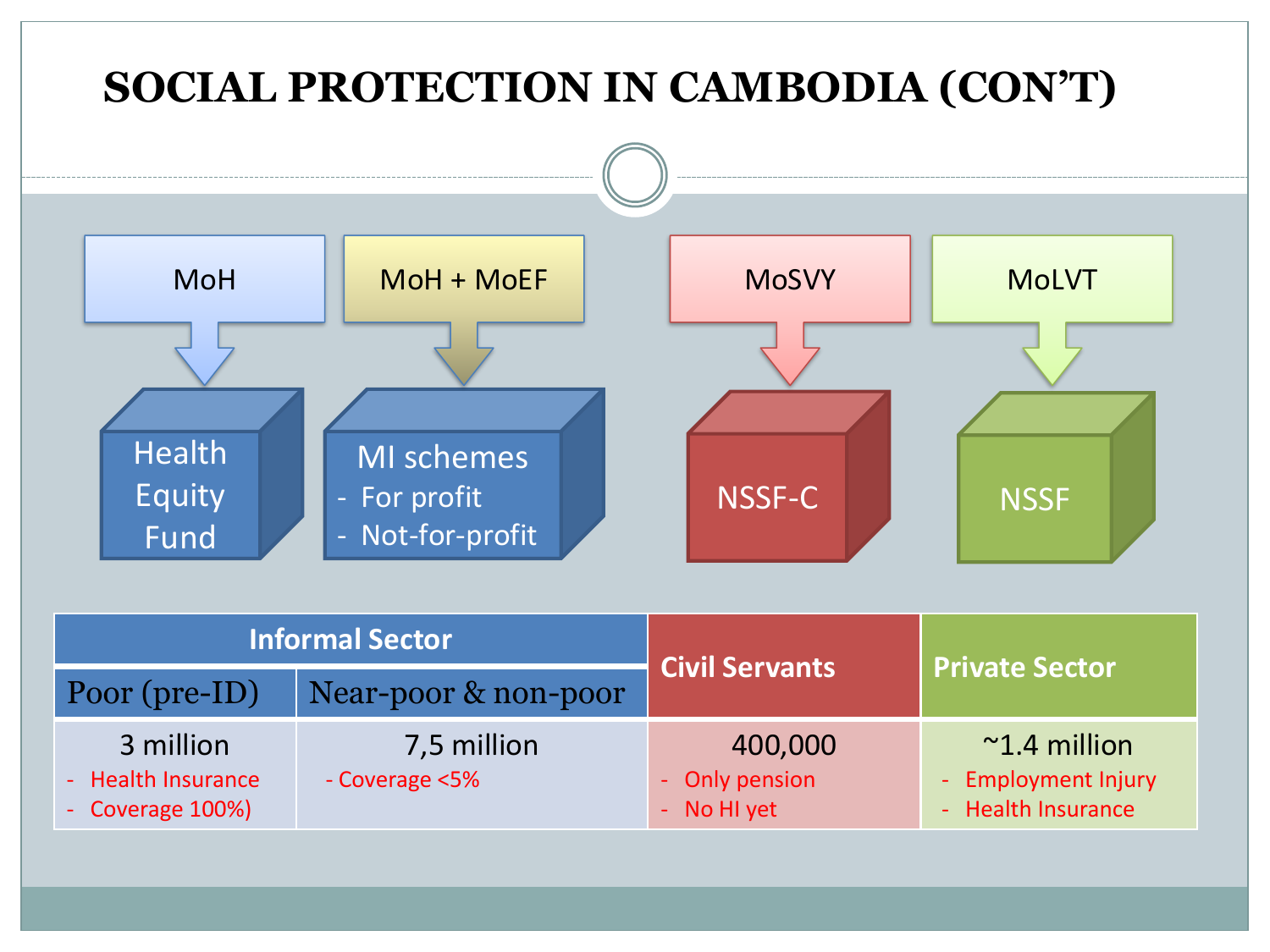# **About NSSF**

- Public Establishment
- **OUnder the Supervision of MoLVT & MoEF**
- **Chripartite Governing Board**
- Manage and Administer the Social Security Scheme for Worker in Private Sector.
	- . Employment Injury Insurance (2008)
	- . Health Care (Sept,2016)
	- . Pension (2019)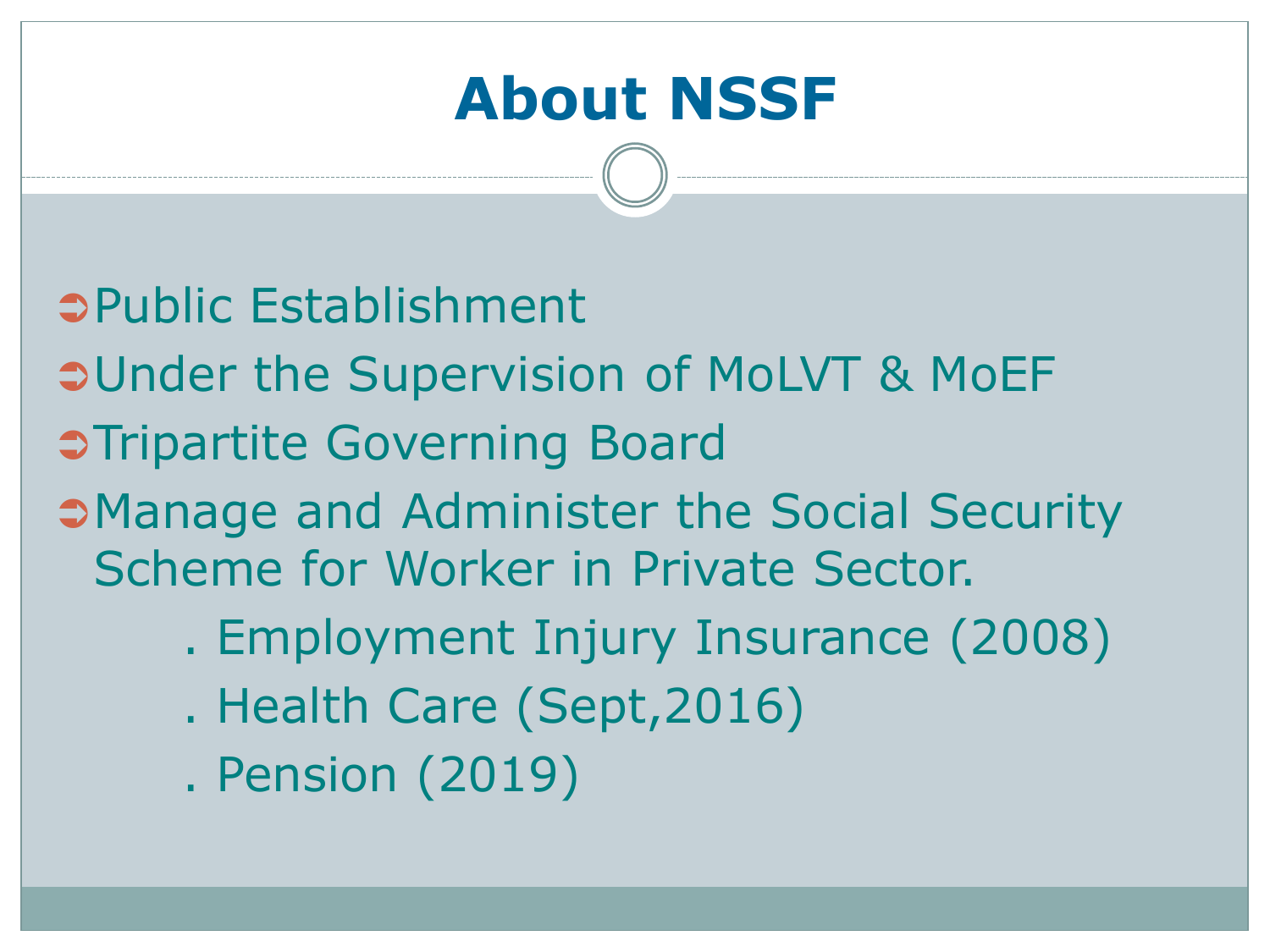#### ORGANIZATIONAL STRUCTURE OF THE NATIONAL SOCIAL SECURITY FUND (NSSF)

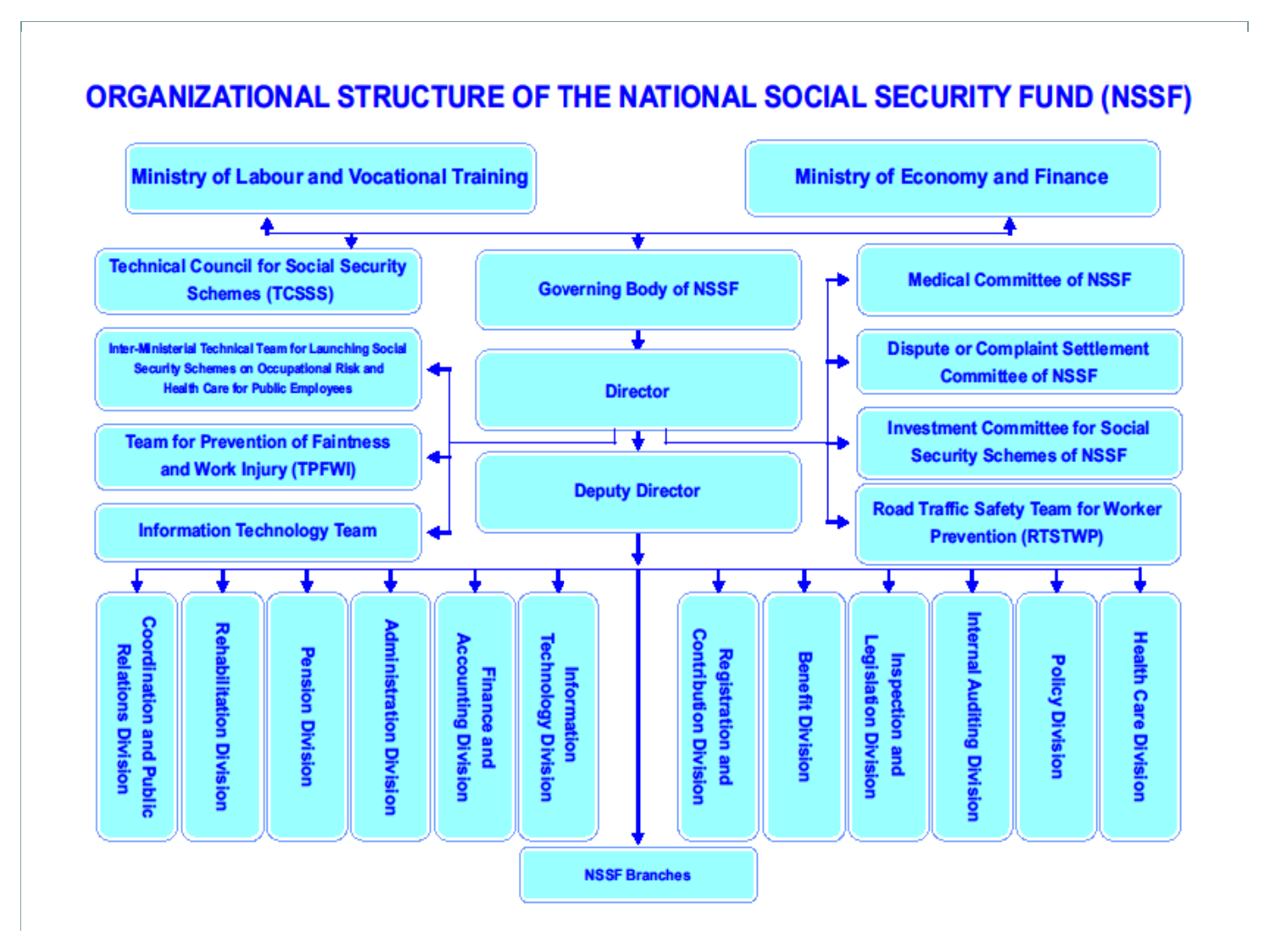#### History of Health Insurance

- Health Insurance Project (HIP) for workers enterprise as voluntary schemes Since 2007-2013
- CBHI Project schemes Since 2007-2016 / Government of Cambodia abandoned the CBHI
- HIP move to NSSF since October 2013 NSSF has launch HI for compulsory in Sept 2016.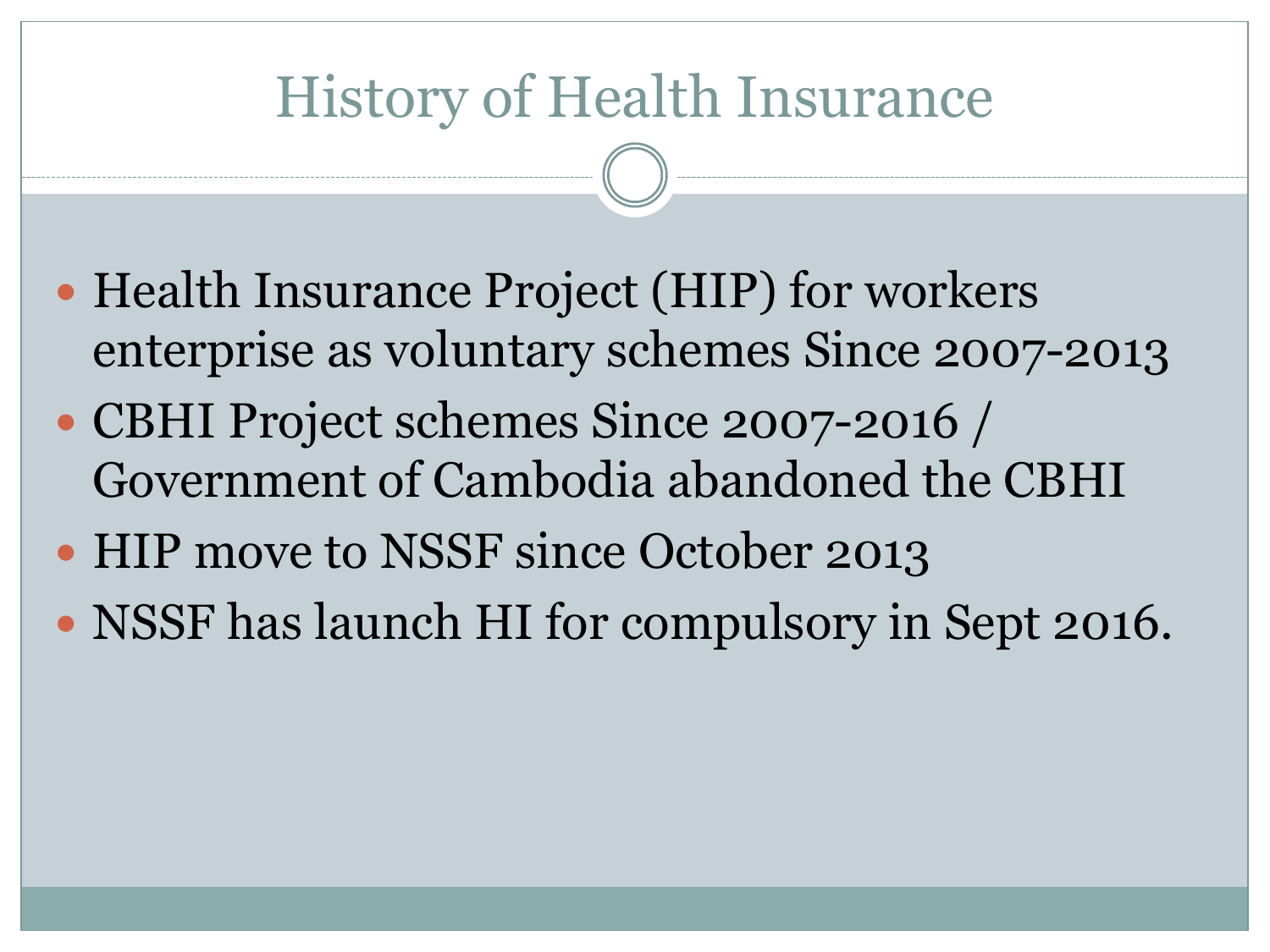# Registration and Contribution

- Workers enterprises registered 10,938 and 1,410,546 workers.
- Contribution rate 2.6% (only employers)
- Revenues 2017, 154.75 Billion Riel
- Income celling for the contribution calculation 50\$-300\$.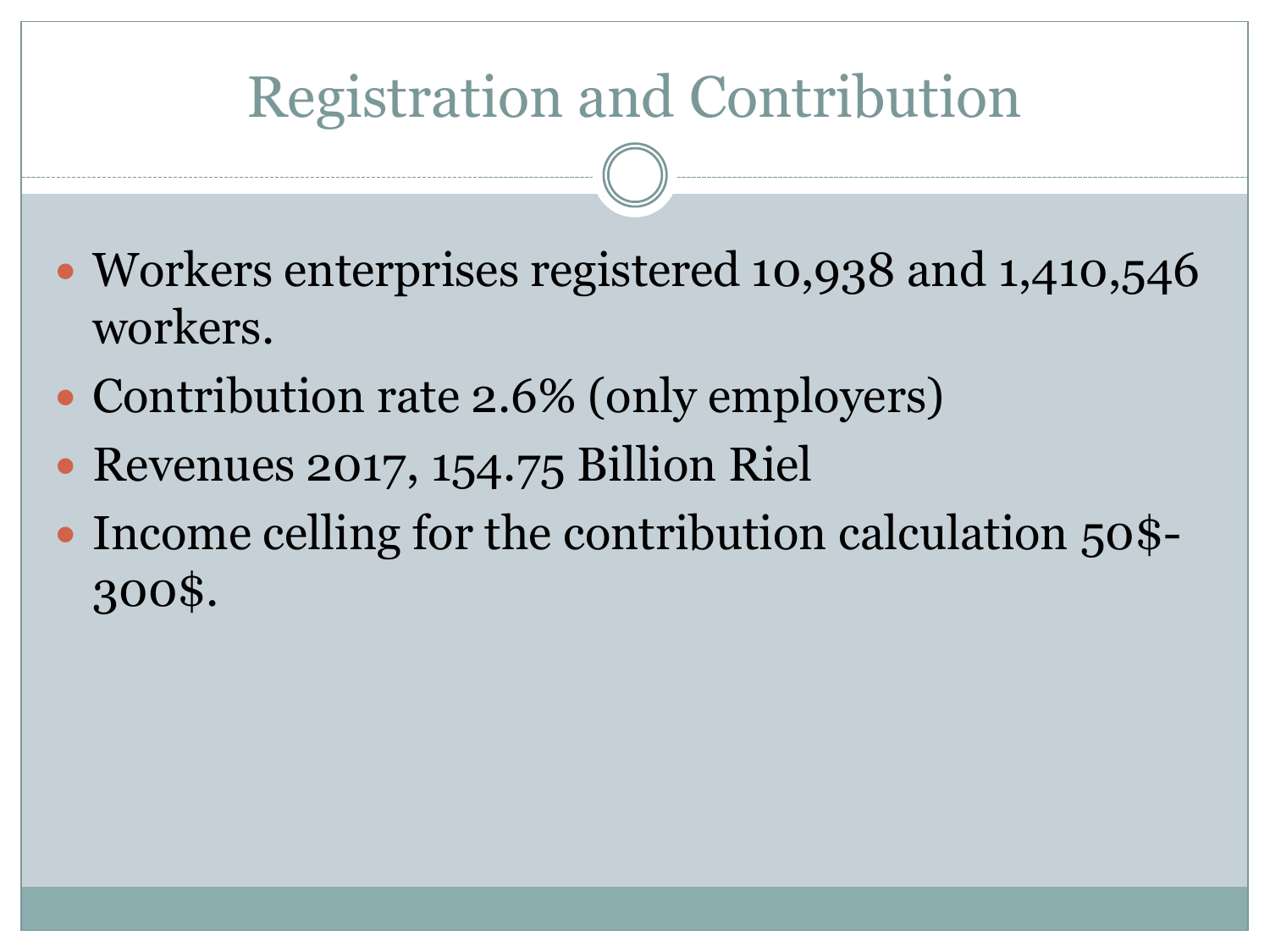# Benefit package

- Medical treatment
- Prevention
- Cash benefit for sickness and maternity leave
- Cost of transportation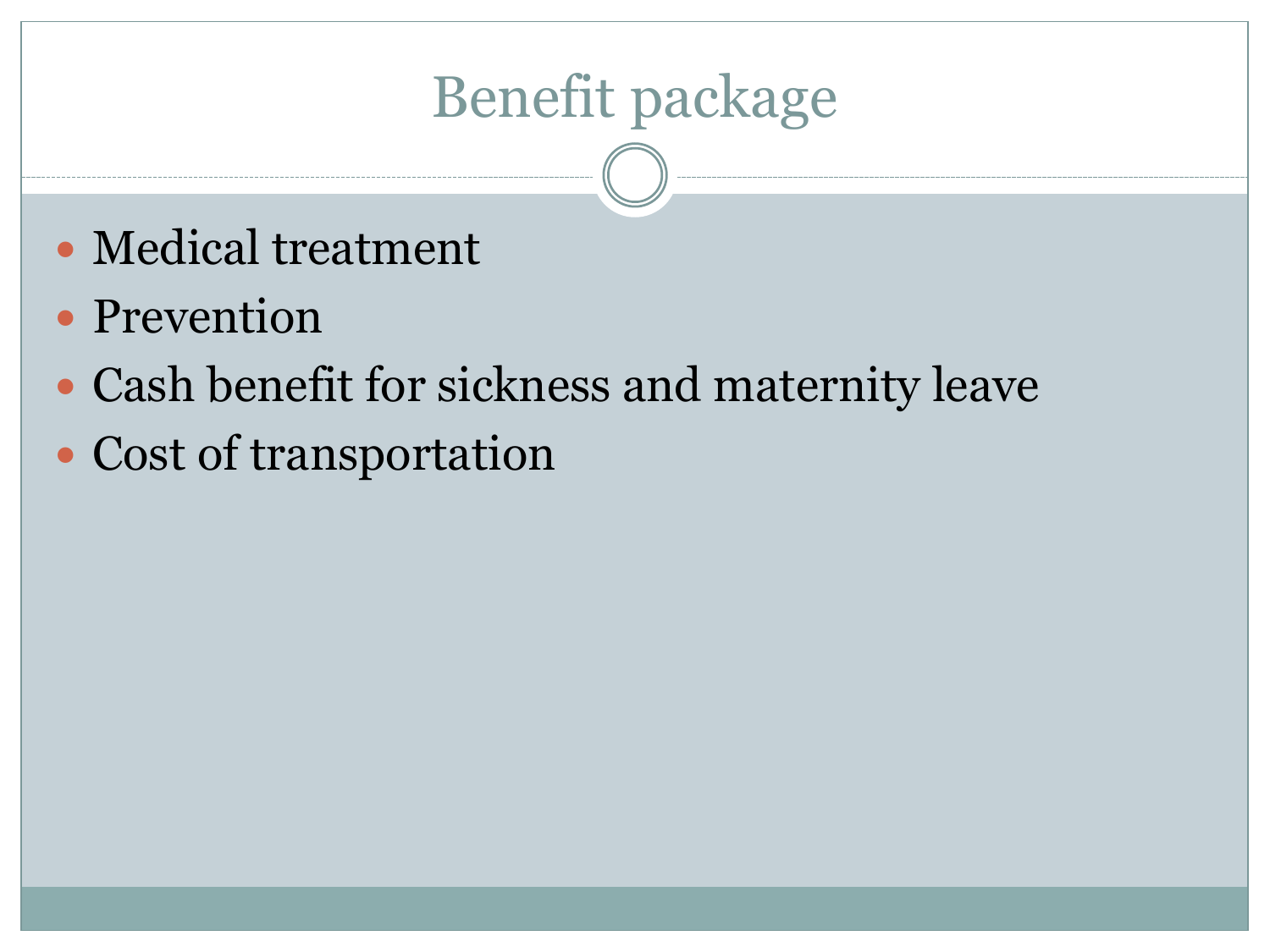#### Health care network

#### Health Facilities 1323

| o Healthcare center            |    | 1174           |
|--------------------------------|----|----------------|
| o Referral Hospital            |    | 109            |
| $\angle$ Level I               | 59 |                |
| $\blacktriangleright$ Level II | 32 |                |
| $\times$ Level III             | 18 |                |
| o National Hospital            |    | $\overline{4}$ |
| o Private Hospital             |    | 36             |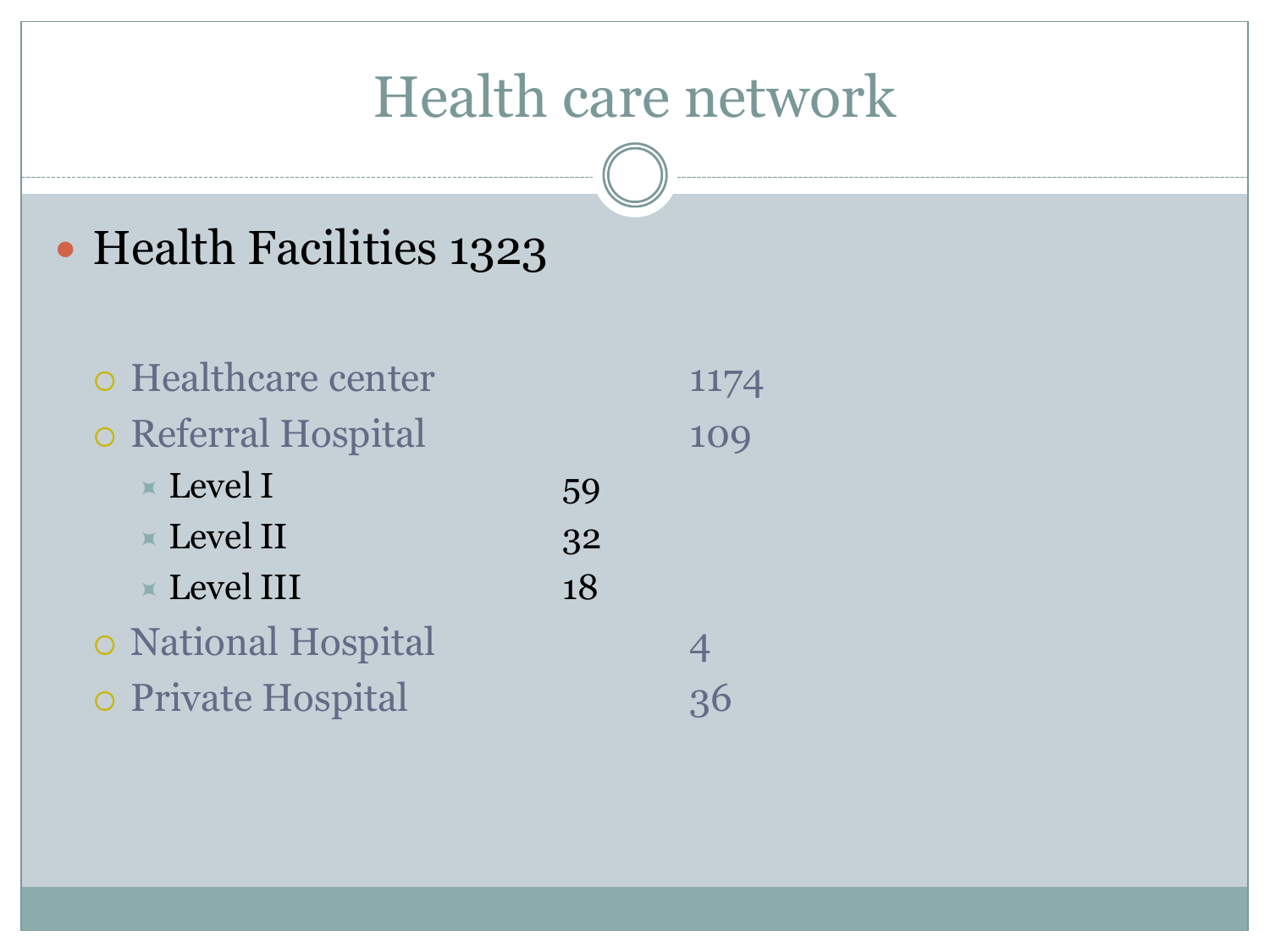#### Payment method

- 52 cases
	- $\times$  MPA 6 cases
	- $\times$  CPA1 9 cases
	- $\times$  CPA<sub>2</sub> 11
	- $\times$  CPA3 11
	- $\times$  NH 12
	- Minimum Package Arrangement (MPA) covering mainly OPD
	- Complementary Package Arrangement (CPA I to III) covering OPD and IPD
	- National Hospital Arrangement (NHA) covering OPD and IPD up to the level of tertiary care
- Fees for service (MRI, CT-Scan, Radiotherapy ....)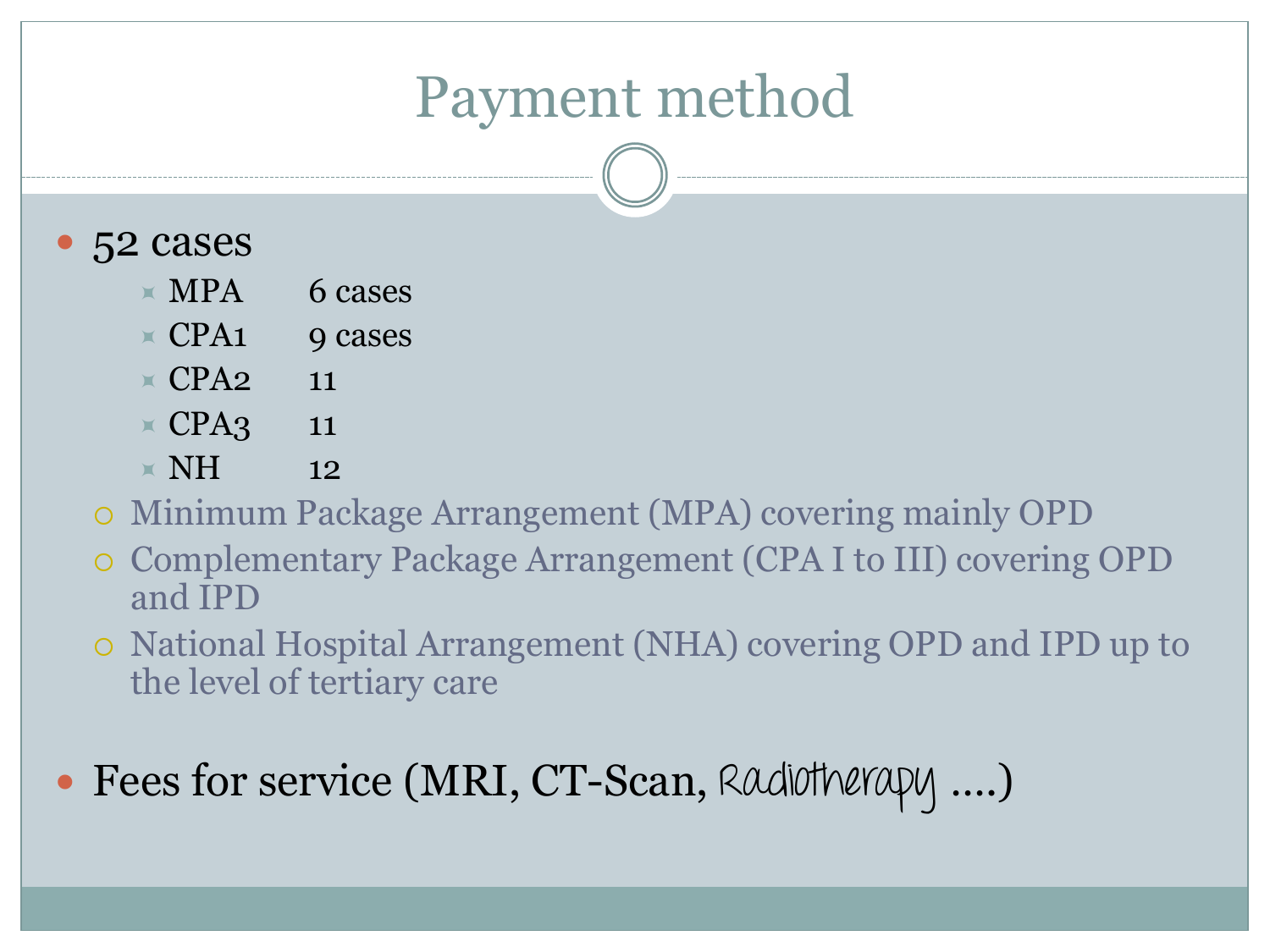#### Utilization

Members access health services by level of HF in 2017.

| <b>Health Facilities</b> | <b>Public</b> | Private  |
|--------------------------|---------------|----------|
| <b>MPA</b>               | 17,860        | $\Omega$ |
| CPA <sub>1</sub>         | 26,478        | 26,050   |
| CPA <sub>2</sub>         | 5,697         | 39,964   |
| CPA3                     | 5,600         | 1,374    |
| National Hospital        | 18,509        | 22,982   |
| Total                    | 74,144        | 90,370   |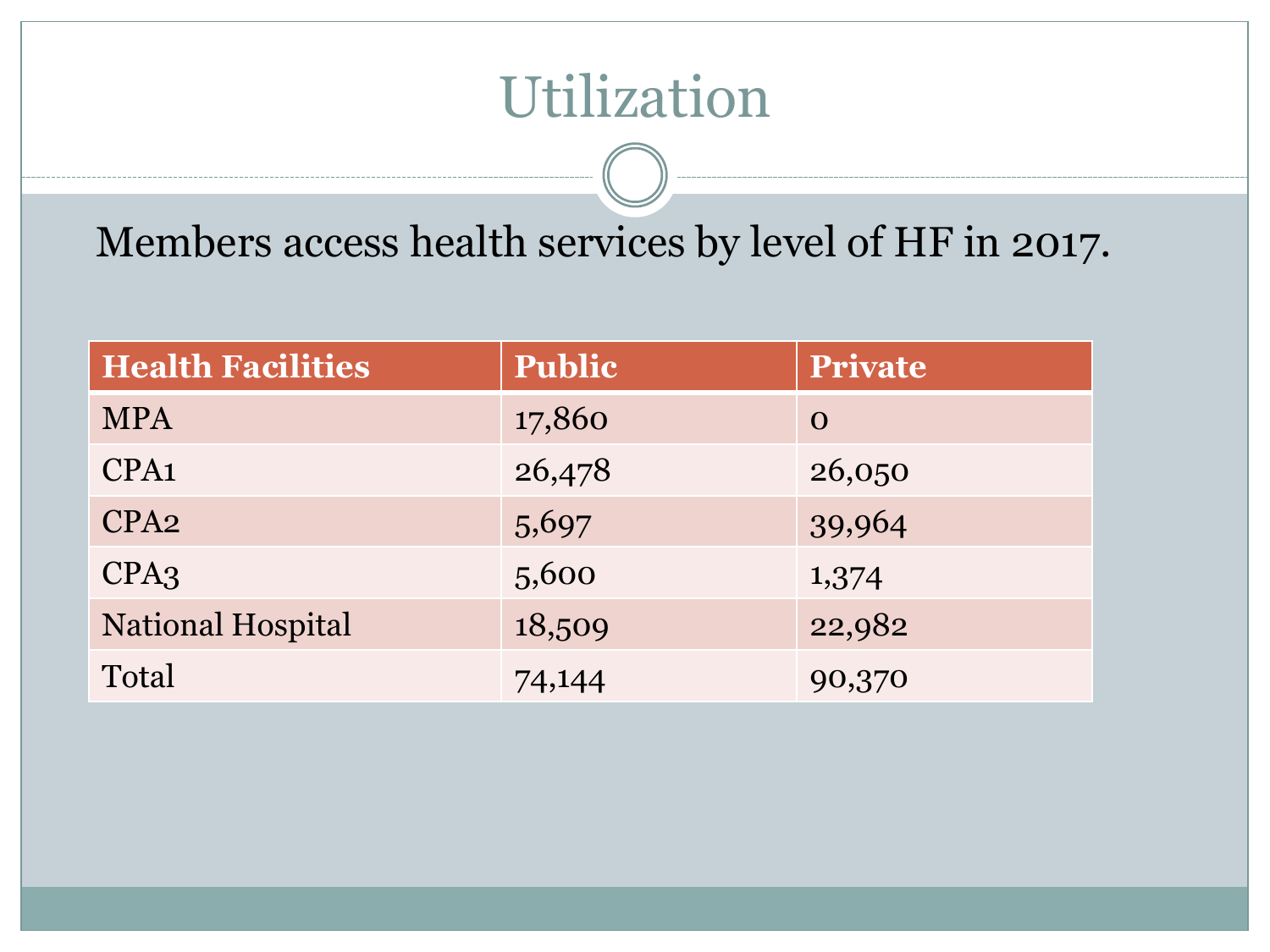#### Challenges of Strengthening and Extending the Implementation of Health Care Scheme

- 1. A Handful of enterprises/ Establishments
- Renewing registration of workers
	- Delay to register their workers
	- Be afraid of impacting the assembly line by sending a minority of workers to register
	- Don't inform NSSF about number of new and laid-off staffs and other inform unclearly
	- Has not paid contribution of Health Care Scheme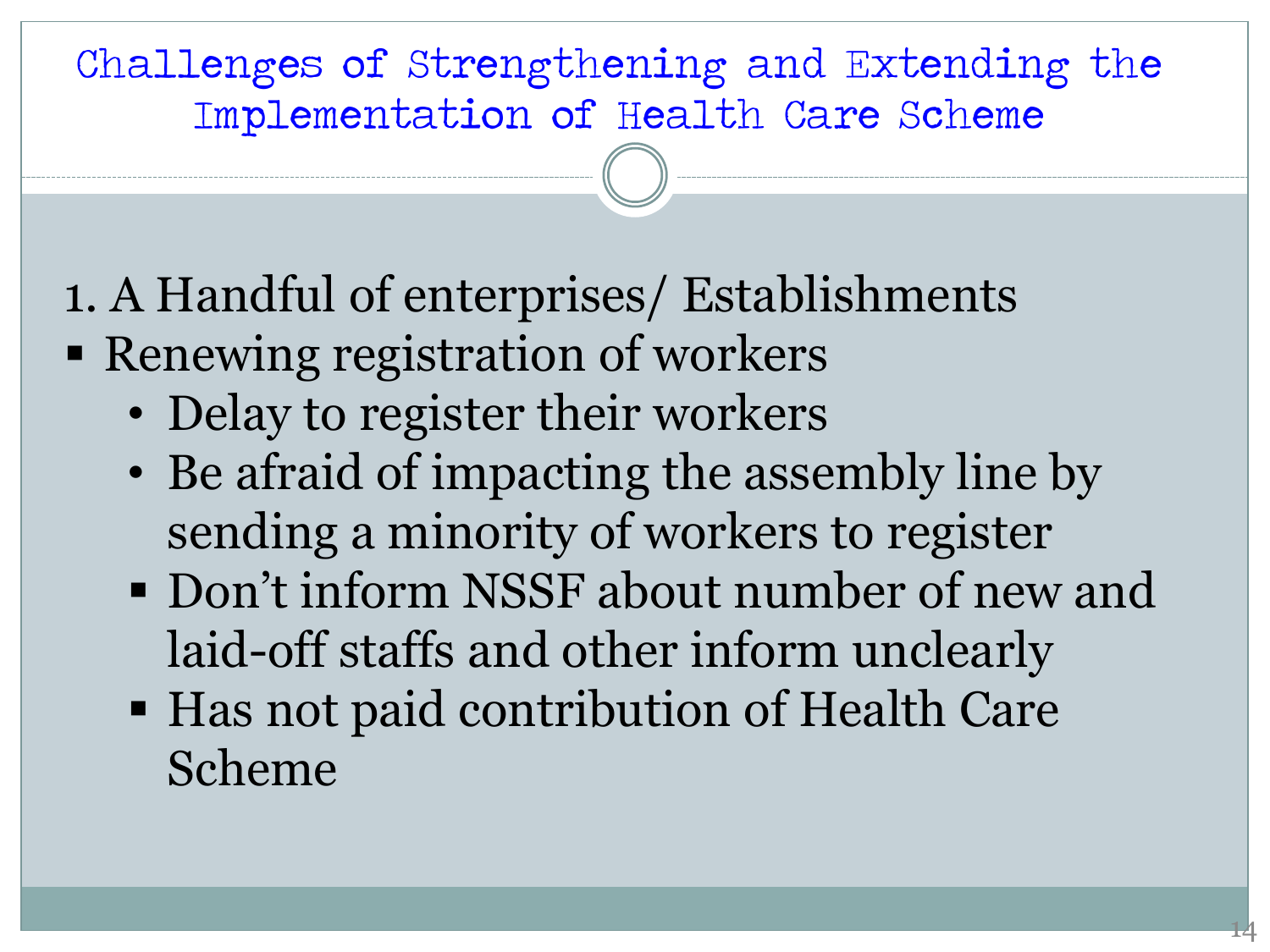Challenges of Strengthening and Extending the Implementation of Health Care Scheme

#### 2. A handful of worker

- 2.1Renewing registration of workers
- Use other's identification documents by not telling the truth because they are afraid that they will be dismissed,
- Don't understand clearly about health care benefits,
- Are afraid of losing years of service when their names are adjusted properly.

2-2 Try not to show their membership card by thinking that the doctors don't provide good services to them except immediate payment.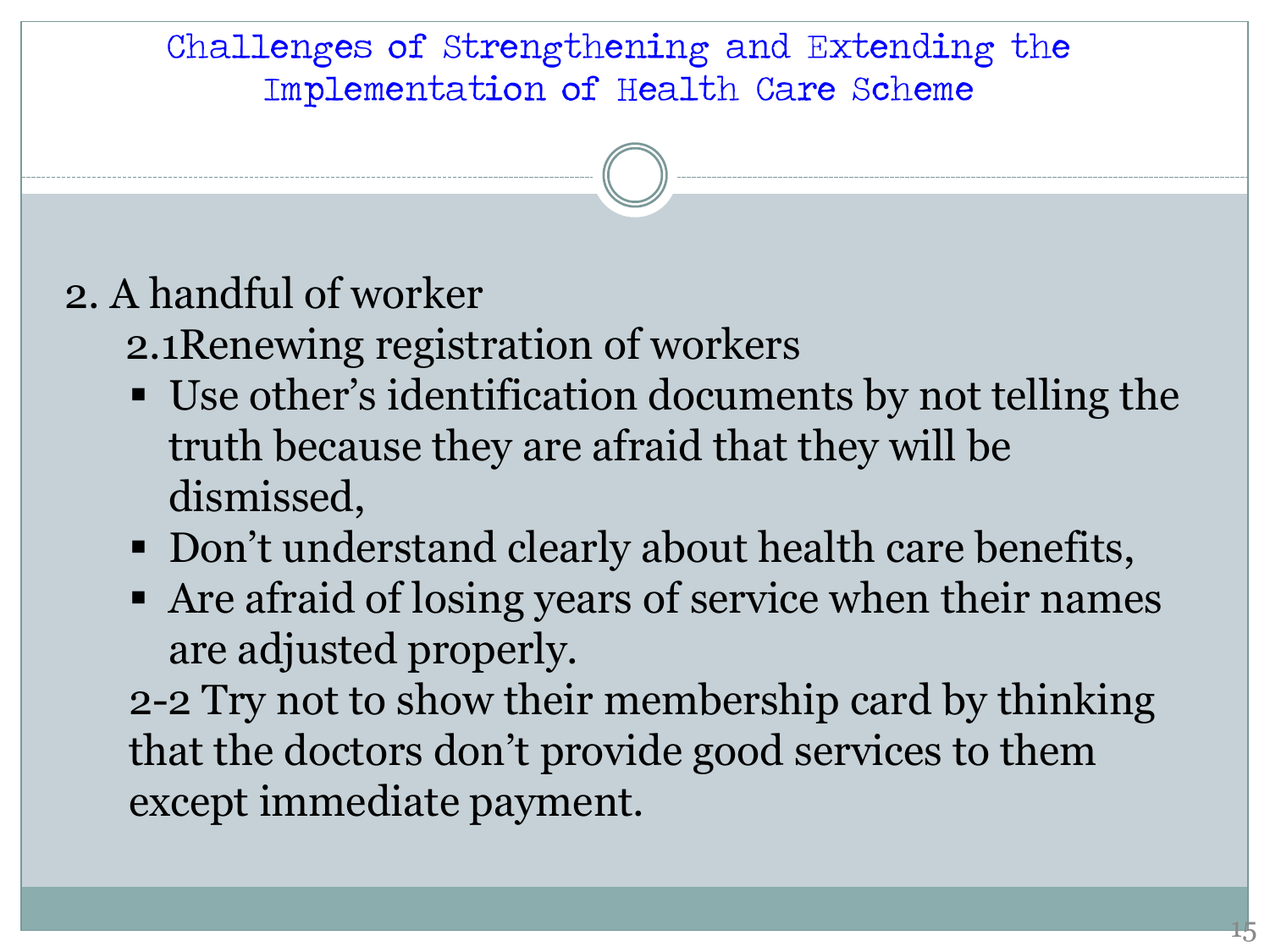Challenges of Strengthening and Extending the Implementation of Health Care Scheme

3. A handful of some health facilities' services A small amount of doctor don't know obviously about the procedures of service provision for the member (refer patient from one ward to another) and prescribe essential drugs inadequately.